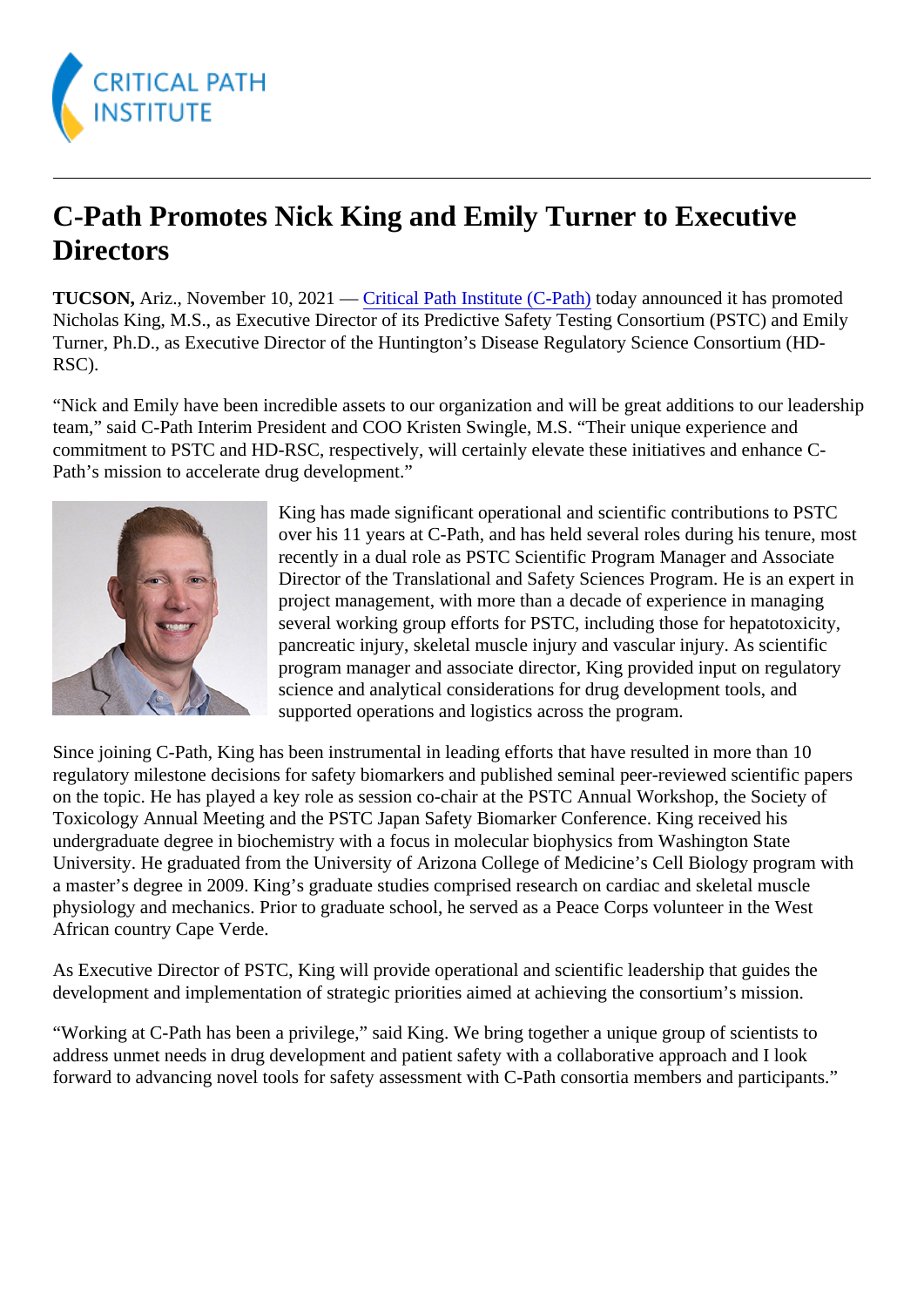Since joining C-Path in July 2019 as the Associate Director of HD-RSC, Turner has been instrumental in various successes within the consortium, including data acquisition, modeling and analysis, regulatory submissions and more recently, the optimization of the consortium to an industry-funded model to mirror the organization of other consortia at C-Path.

HD-RSC brings together diverse stakeholders in the Huntington's disease community to define and address regulatory needs to accelerate HD therapeutic development. As Executive Director, Turner will focus the consortium's efforts on developing and maintaining strong relationships with

internal and external stakeholders to ensure the consortium's continued success and progress in advancing clinical outcome assessments, biomarkers and other quantitative tools for HD.

"I am honored to be a part of the C-Path team and lead HD-RSC," said Turner. "This is an important effort to the HD community because families affected by this disease are in desperate need of therapies to delay halt the onset of symptoms, and I look forward to leading the consortium and facilitating meaningful contributions for HD patients."

Turner's specific areas of technical expertise include neuroanatomy, neuropathology and animal models of neurodegenerative diseases. While in academia, she focused her research on drug discovery for Alzheim disease and other related neurodegenerative conditions and has numerous publications in the neuroscien area. Turner received her undergraduate degree in psychology and art history from Northwestern University and earned a Ph.D. in neuroscience from Vanderbilt University, where she studied systems neuroscience non-human primate laboratory. She completed her postdoctoral training at the ASU-Banner Neurodegenerative Disease Research Center. She has served as an ad hoc reviewer in peer-reviewed scientific journals and enjoys serving as a professional mentor for women in STEM careers.

For more information on PSTC, visitttps://c-path.org/pstc For more information on HD-RSC, visitttps://c-path.org/hdrsc

Critical Path Institute is supported by the Food and Drug Administration (FDA) of the U.S. Department of Health and Human Services (HHS) and is 54.2% funded by the FDA/HHS, totaling \$13,239,950, and 45.8% funded by non-government source(s), totaling \$11,196,634. The contents are those of the author(s) and d not necessarily represent the official views of, nor an endorsement by, FDA/HHS or the U.S. Government.

About C-Path